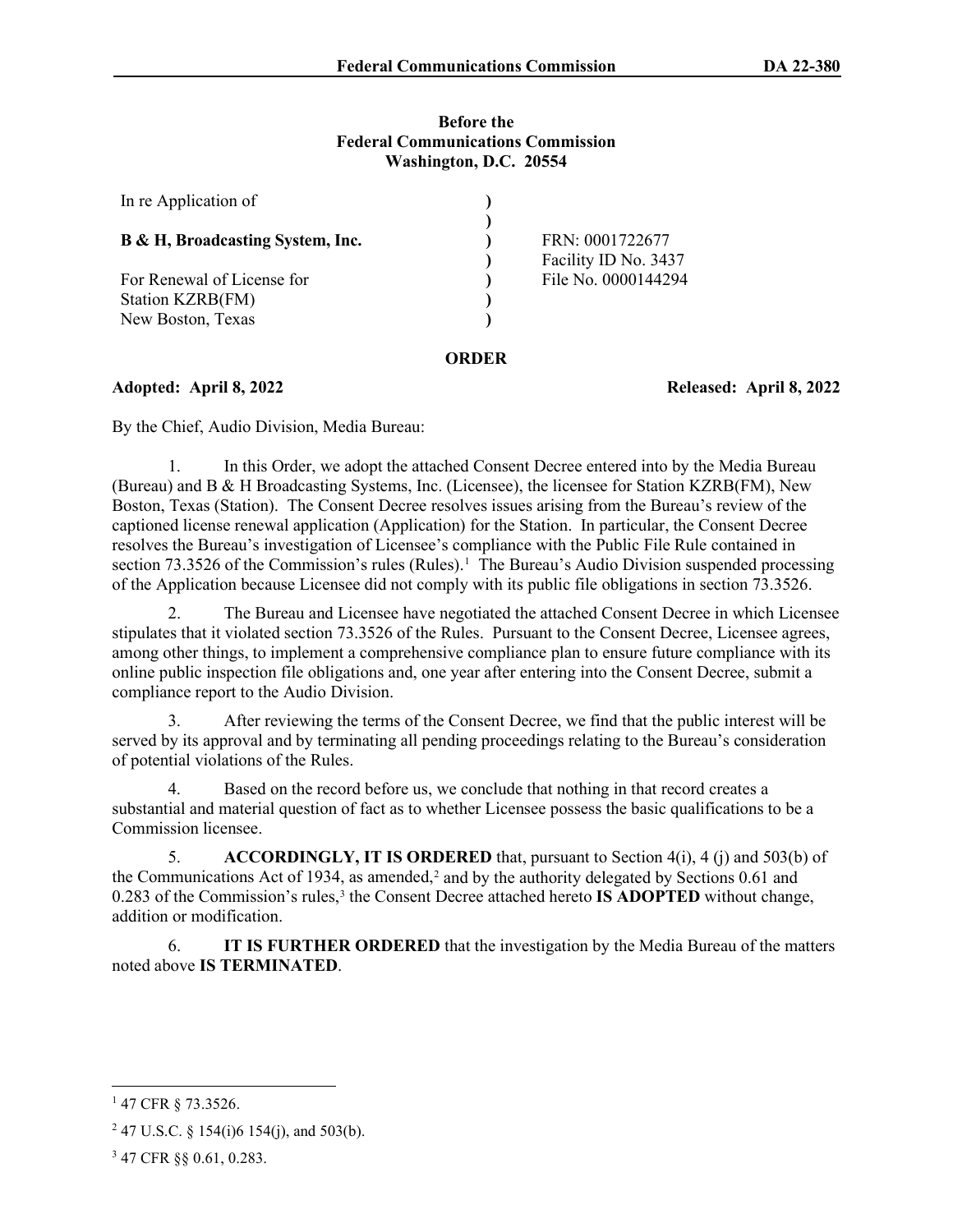7. **IT IS FURTHER ORDERED** that copies of this Order shall be sent, by First Class and Certified Mail, Return Receipt Requested, to B & H Broadcasting Systems, Inc., c/o Ray C. Bursey, 3720 County Ave., Texarkana, AR 71854, and to its counsel, Kathleen Victory, Fletcher, Heald & Hildreth, P.L.C., 1300 N 17th Street, Suite 1100, Arlington, VA 22209.

### FEDERAL COMMUNICATIONS COMMISSION

Albert Shuldiner Chief, Audio Division Media Bureau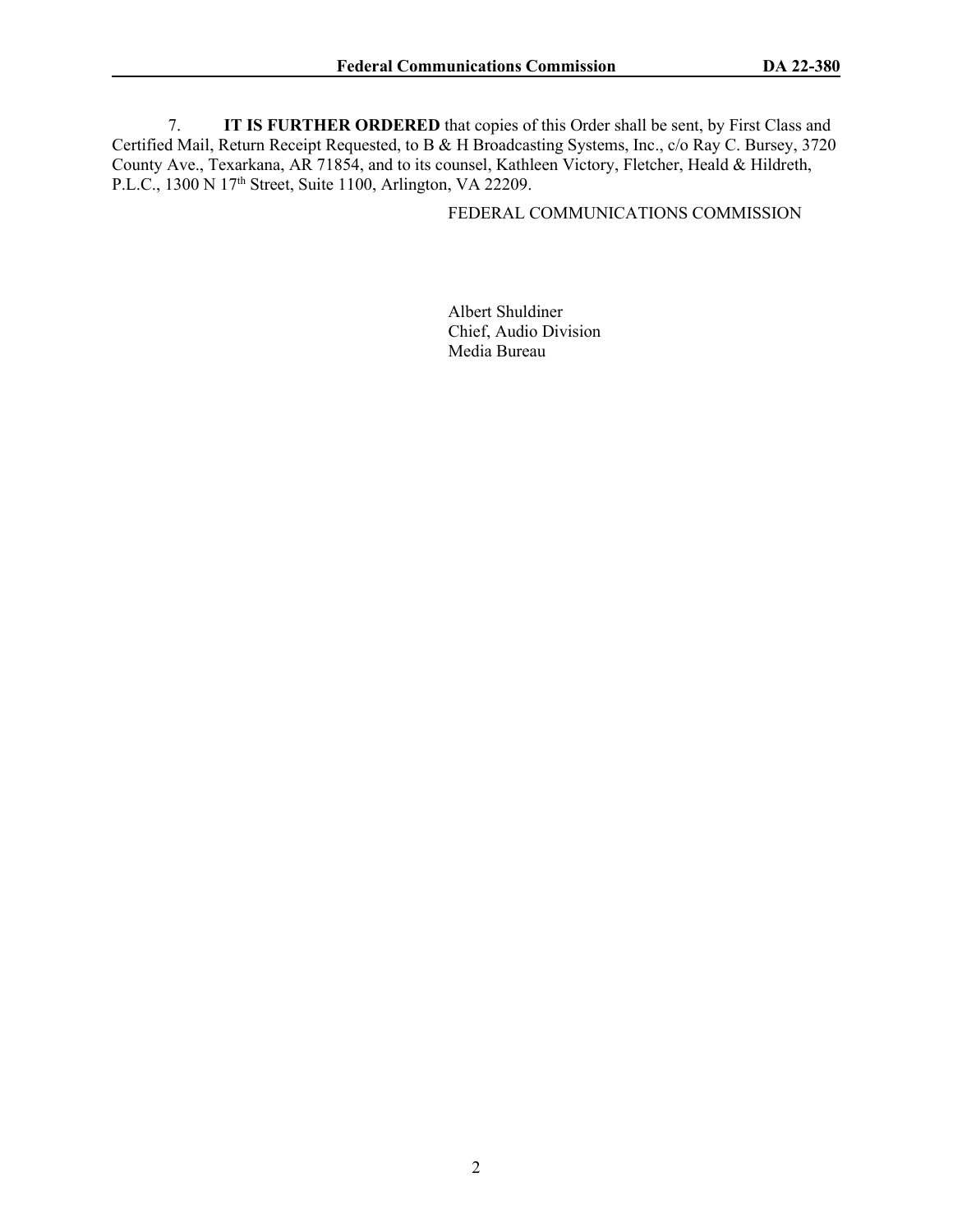#### **Before the Federal Communications Commission Washington, D.C. 20554**

| In the Matter of Online Public Inspection Files of | File No.: 0000144294 |
|----------------------------------------------------|----------------------|
| <b>B &amp; H Broadcasting Systems, Inc.</b>        | FRN: 001722677       |
| Licensee of Station KZRB(FM)                       |                      |
| New Boston, Texas                                  |                      |

#### **CONSENT DECREE**

1. The Media Bureau of the Federal Communications Commission and B & H Broadcasting Systems, Inc. (hereafter "Licensee," as defined below), by their authorized representatives, hereby enter into this Consent Decree for the purpose of terminating the Media Bureau's investigation into the Licensee's compliance with section 73.3526 of the Commission's rules, $\frac{1}{1}$  $\frac{1}{1}$  $\frac{1}{1}$  relating to the maintenance of online public inspection files. To resolve this matter, the Licensee agrees to implement a comprehensive Compliance Plan to ensure its future compliance with section 73.3526.

#### **I. DEFINITIONS**

- 2. For the purposes of this Consent Decree, the following definitions shall apply:
	- (a) "Act" means the Communications Act of 1934, as amended, 47 U.S.C. § 151 *et seq*.
	- (b) "Adopting Order" means an Order of the Bureau adopting the terms of this Consent Decree without change, addition, deletion, or modification.
	- (c) "Bureau" means the Media Bureau of the Commission.
	- (d) "Commission" or "FCC" means the Federal Communications Commission and all of its bureaus and offices.
	- (e) "Covered Employees" means all employees and agents of the Licensee, including students who are enrolled at Licensee, who are responsible for performing, supervising, overseeing, or managing activities related to the maintenance of online public inspection files, as required by the Online Public Inspection File Rule.
	- (f) "Effective Date" means the date by which both the Bureau and the Licensee have signed the Consent Decree.
	- (g) "Investigation" means the Bureau's decision to hold and not process the Licensee's license renewal application identified in Appendix A due to the noncompliance with its public file obligations.
	- (h) "Licensee" means B & H Broadcasting Systems, Inc., and its affiliates, subsidiaries, predecessors-in-interest, and successors-in-interest.
	- (i) "Online Public Inspection File Rule" means 47 CFR § 73.3526.
	- (j) "Parties" means the Licensee and the Bureau, each of which is a "Party."
	- (k) "Rules" means the Commission's regulations found in Title 47 of the Code of Federal Regulations.

<span id="page-2-0"></span><sup>1</sup> 47 CFR § 73.3526.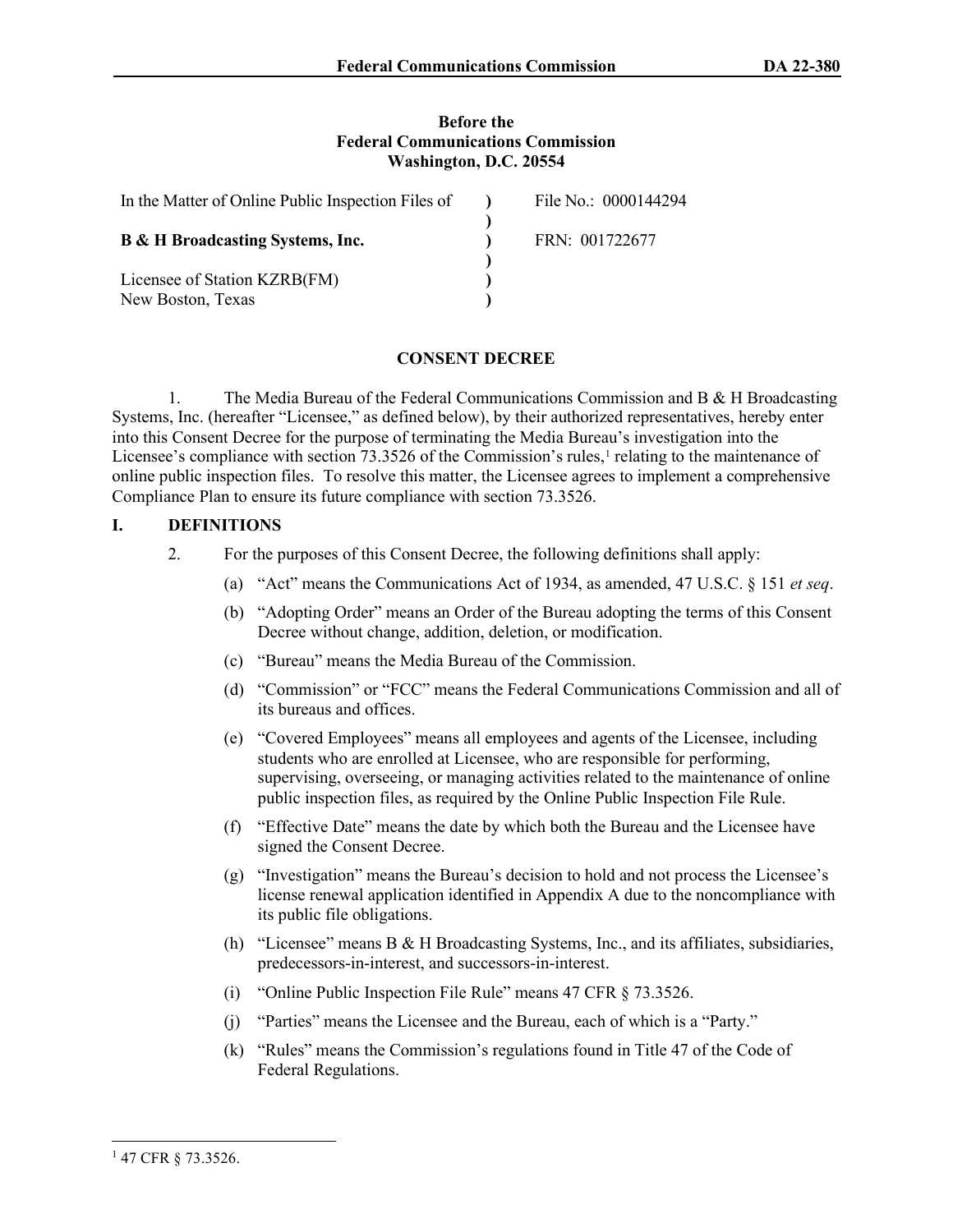#### **II. BACKGROUND**

3. Section 73.3526 requires radio station licensees to maintain an online public inspection file and to upload certain documents to the Commission's public inspection file database throughout the year. It is crucial that stations maintain online public inspection files that are complete and up to date because the information in them directly affects, among other things, the public's ability to be informed about a station's compliance with its obligations.

4. The Licensee owns and operates one or more radio stations licensed by the Commission. The Licensee recently filed an application for renewal of radio station licenses. Further, we have determined that the Licensee did not comply with the Online Public Inspection File Rule. That application is identified in **Appendix A**. Based on the Licensee's noncompliance with the Online Public Inspection File Rule, the Bureau commenced the Investigation and suspended processing that license renewal application.

5. The radio industry is recovering from a recent dramatic reduction in sponsorship revenues which, in turn, placed the industry, including the Licensee, under significant, ongoing financial stress. The Bureau believes that the exceptional circumstances brought about by the industry's economic situation present a unique situation which, on balance, warrant resolution of the Bureau's investigation under the terms and conditions described below.

#### **III. TERMS OF AGREEMENT**

6. **Adopting Order**.The provisions of this Consent Decree shall be incorporated by the Bureau in an Adopting Order.

7. **Jurisdiction**. The Licensee agrees that the Bureau has jurisdiction over it and the matters contained in this Consent Decree and has the authority to enter into and adopt this Consent Decree.

8. **Effective Date**. The Parties agree that this Consent Decree shall become effective on the Effective Date. As of the Effective Date, the Parties agree that this Consent Decree shall have the same force and effect as any other order of the Commission.

9. **Termination of Investigation**.In express reliance on the covenants and representations in this Consent Decree and to avoid further expenditure of public resources, the Bureau agrees to terminate the Investigation. In addition, the Bureau agrees to process the Licensee's pending radio license renewal application identified in Appendix A in the ordinary course. In consideration for such, the Licensee agrees to the terms, conditions, and procedures contained herein.

10. The Bureau agrees that, in the absence of new material evidence, the Bureau will not use the facts developed in this Investigation through the Effective Date, or the existence of this Consent Decree, to institute, on its own motion or in response to any petition to deny or other third-party objection, any new proceeding, formal or informal, or take any action on its own motion against the Licensee concerning the matters that were the subject of the Investigation. The Bureau also agrees that, in the absence of new material evidence, it will not use the facts developed in the Investigation through the Effective Date, or the existence of this Consent Decree, to institute on its own motion any proceeding, formal or informal, or to set for hearing the question of the Licensee's basic qualifications to be a Commission licensee or to hold Commission licenses or authorizations[.2](#page-3-0)

11. **Admission of Liability**. The Licensee admits for the purpose of this Consent Decree that it failed to timely place records in its online public inspection file, in repeated violation of section 73.3526 of the Rules.

<span id="page-3-0"></span><sup>2</sup> *See* 47 CFR § 1.93(b).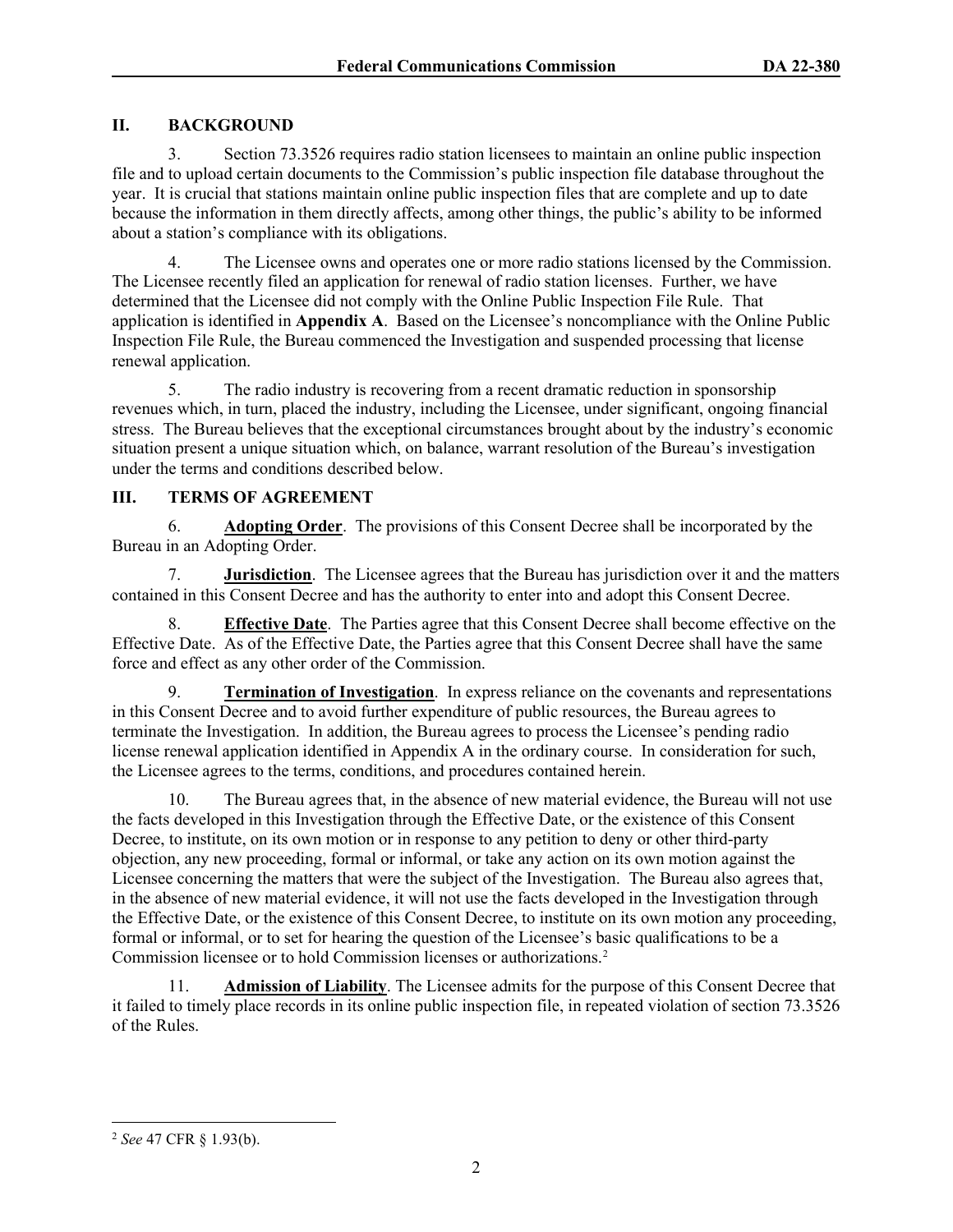12. Pursuant to section  $503(b)(2)(E)$  of the Act, in exercising its forfeiture authority, the Commission may consider, among other things, "any history of prior offenses" by the licensee.<sup>[3](#page-4-0)</sup> The Licensee acknowledges that the Commission or its delegated authority may consider the Licensee's admission of liability in this Consent Decree in proposing any future forfeiture against Licensee in the event the Licensee is determined to have apparently committed a violation of the Act, the Rules, or of any orders of the Commission after the Effective Date, whether related to the online public inspection file and record keeping or otherwise.

13. **Compliance Officer**. Within 30 calendar days after the Effective Date, the Licensee shall designate a senior manager to serve as a Compliance Officer and to discharge the duties set forth below. The Compliance Officer shall report directly to the Licensee's Chief Executive Officer (or equivalent senior officer/owner) on a regular basis, and shall be responsible for developing, implementing, and administering the Compliance Plan and ensuring that the Licensee complies with the terms and conditions of the Compliance Plan and this Consent Decree. The Compliance Officer shall have specific knowledge of the Online Public Inspection File Rule prior to assuming his/her duties. The Bureau acknowledges that the Compliance Officer, Chief Executive Officer, and/or owner may be the same individual.

14. **Compliance Plan**. For purposes of settling the matters set forth herein, the Licensee agrees that it shall, within 30 calendar days after the Effective Date, develop and implement a Compliance Plan designed to ensure future compliance with the Online Public Inspection File Rule, and with the terms and conditions of this Consent Decree. The Compliance Plan, with the exception of the Compliance Report described below in paragraph 14(c), shall apply to all radio stations owned by the Licensee. The Compliance Plan shall contain, at a minimum, the following elements:

- (a) **Compliance Manual**. The Compliance Plan shall include a Compliance Manual that is distributed to all Covered Employees. The Licensee may adopt a Compliance Manual that it has prepared or one that has been prepared by an outside source, such as a trade association (e.g., the National Association of Broadcasters), another licensee, or a law firm. The Compliance Manual shall:
	- i. thoroughly explain the requirements embodied in the Online Public Inspection File Rule;
	- ii. contain Operating Procedures that Covered Employees must follow to help ensure the Licensee's compliance with the Online Public Inspection File Rule. The Operating Procedures shall include internal procedures and policies specifically designed to ensure that the Licensee's stations upload all required information to their online public inspection files in a timely manner and otherwise maintain full, complete, and up to date information therein. The Operating Procedures shall also include a compliance checklist that describes the steps that a Covered Employee must follow to ensure compliance with the Online Public Inspection File Rule; and
	- iii. be periodically reviewed and revised as necessary to ensure that the information set forth therein remains current, complete, accurate, and effective.
- (b) **Compliance Training Program**. If the Licensee has Covered Employees, the Compliance Plan shall include a Compliance Training Program to provide periodic training to those Covered Employees on complying with the Online Public Inspection File Rule. As part of the compliance training program, Covered Employees shall be advised of the Licensee's obligation to report any noncompliance with the Online Public Inspection File Rule and shall be instructed on how to disclose noncompliance to the Compliance Officer. All Covered Employees shall receive initial training under the compliance training program within 30 calendar days after the Effective Date, except that

<span id="page-4-0"></span><sup>3</sup> *See* 47 U.S.C. § 503(b)(2)(E).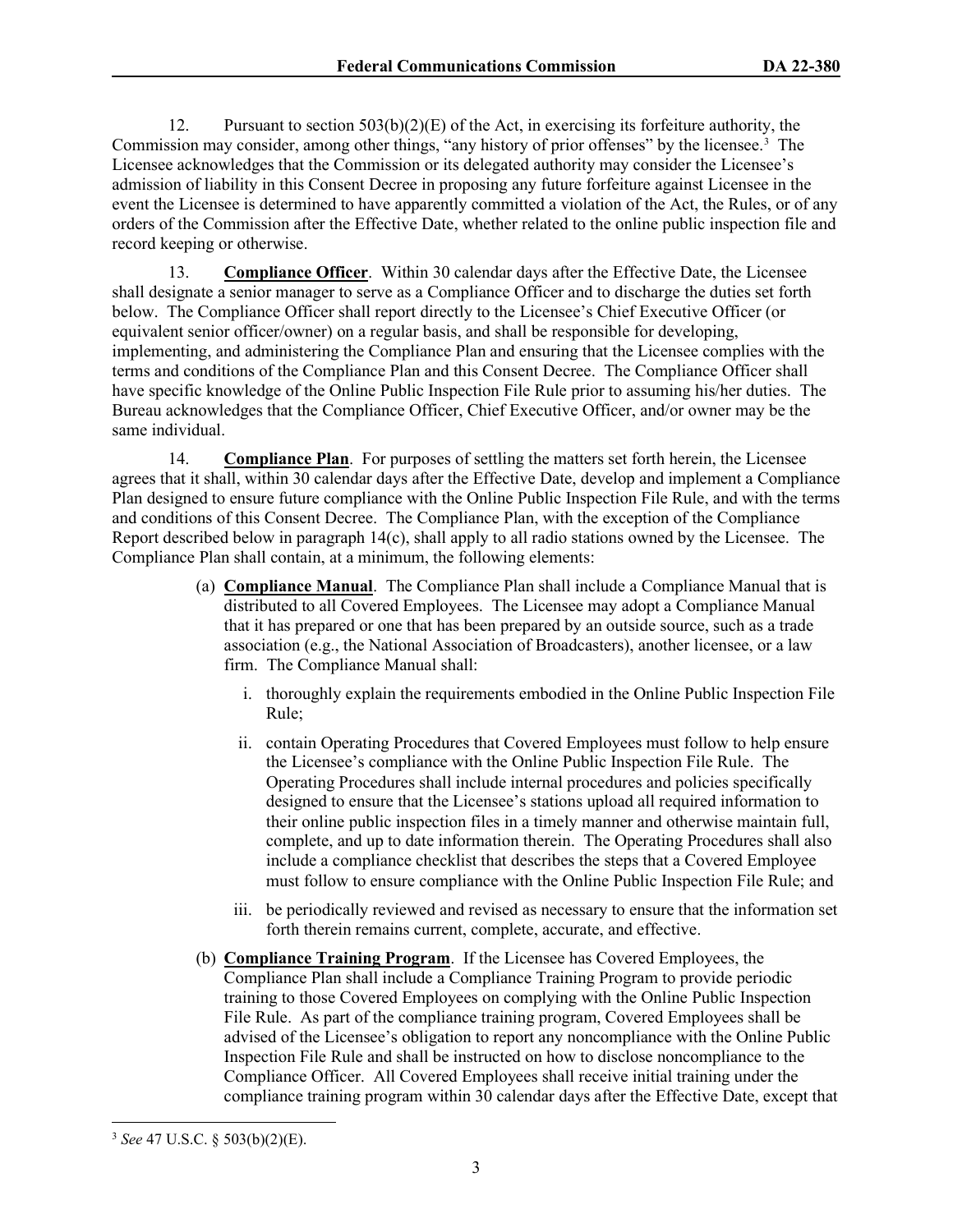any person who becomes a Covered Employee at any time after such initial training is provided shall receive training under the compliance training program within 30 calendar days after the date he or she becomes a Covered Employee. The Licensee shall provide training under the compliance training plan on at least an annual basis, and it shall periodically review and revise the compliance training program as necessary to ensure that it remains current, complete, and effective.

- (c) **Compliance Report**. One year after entering into this Consent Decree, the Licensee shall submit a compliance report to the Bureau for each station listed in Appendix A. The compliance report shall contain a certification of the Licensee's compliance with the Online Public Inspection File Rule during the previous year. The compliance report shall be submitted to the Bureau no later than 30 days after the one-year anniversary of the Effective Date. The Bureau may, within its sole discretion, require the Licensee to submit more frequent or additional compliance reports in accordance with the terms of paragraph 15 below.
	- i. The compliance report shall include a certification by the Compliance Officer stating that the Compliance Officer has personal knowledge that the Licensee: (i) has established and implemented the Compliance Plan; (ii) has utilized the operating procedures since the implementation of the Compliance Plan; and (iii) is not aware of any instances of noncompliance with the terms and conditions of this Consent Decree.
	- ii. The Compliance Officer's certification shall be accompanied by a statement explaining the basis for such certification and must comply with section 1.16 of the Rules,<sup>[4](#page-5-0)</sup> and be subscribed to as true under penalty of perjury in substantially the form set forth therein.
	- iii. If the Compliance Officer is unable to provide the requisite certification, the Compliance Officer shall provide the Bureau with a report detailing the noncompliance, as described below.
	- iv. The compliance report shall be submitted to the Audio Division staff: Alexander Sanjenis (alexander.sanjenis@fcc.gov).

15. **Reporting Noncompliance**. The Licensee shall, for each station it owns, report any instance of noncompliance with the Online Public Inspection File Rule, and any instance of noncompliance with any applicable terms and conditions of this Consent Decree within 10 calendar days after discovery of such noncompliance. Such reports shall include a detailed explanation of: (i) each such instance of noncompliance; (ii) the steps that the Licensee has taken or will take to remedy such noncompliance, including the schedule on which such actions will be taken; and (iiii) the steps that the Licensee has taken or will take to prevent the recurrence of any such noncompliance, including the schedule on which such preventative action will be taken. All reports of noncompliance shall be submitted to the Audio Division staff: Alexander Sanjenis (alexander sanjenis @fcc.gov).

16. **Termination Date**. The obligations to which the Licensee is subject pursuant to this Consent Decree shall terminate upon submission of the Compliance Report pursuant to Paragraph 14(c), *provided* the Bureau is satisfied that the Licensee has demonstrated substantial compliance with its obligations. If the Bureau is not satisfied that the Licensee has demonstrated substantial compliance with its obligations, the Bureau may, within its the sole discretion and authority, extend the termination date of this Consent Decree for up to an additional 24 months.

17. **Further Violation(s)**. The Licensee acknowledges that the Bureau retains the discretion and authority to propose sanctions against the Licensee, including the issuance of notices of apparent

<span id="page-5-0"></span><sup>4</sup> 47 CFR § 1.16.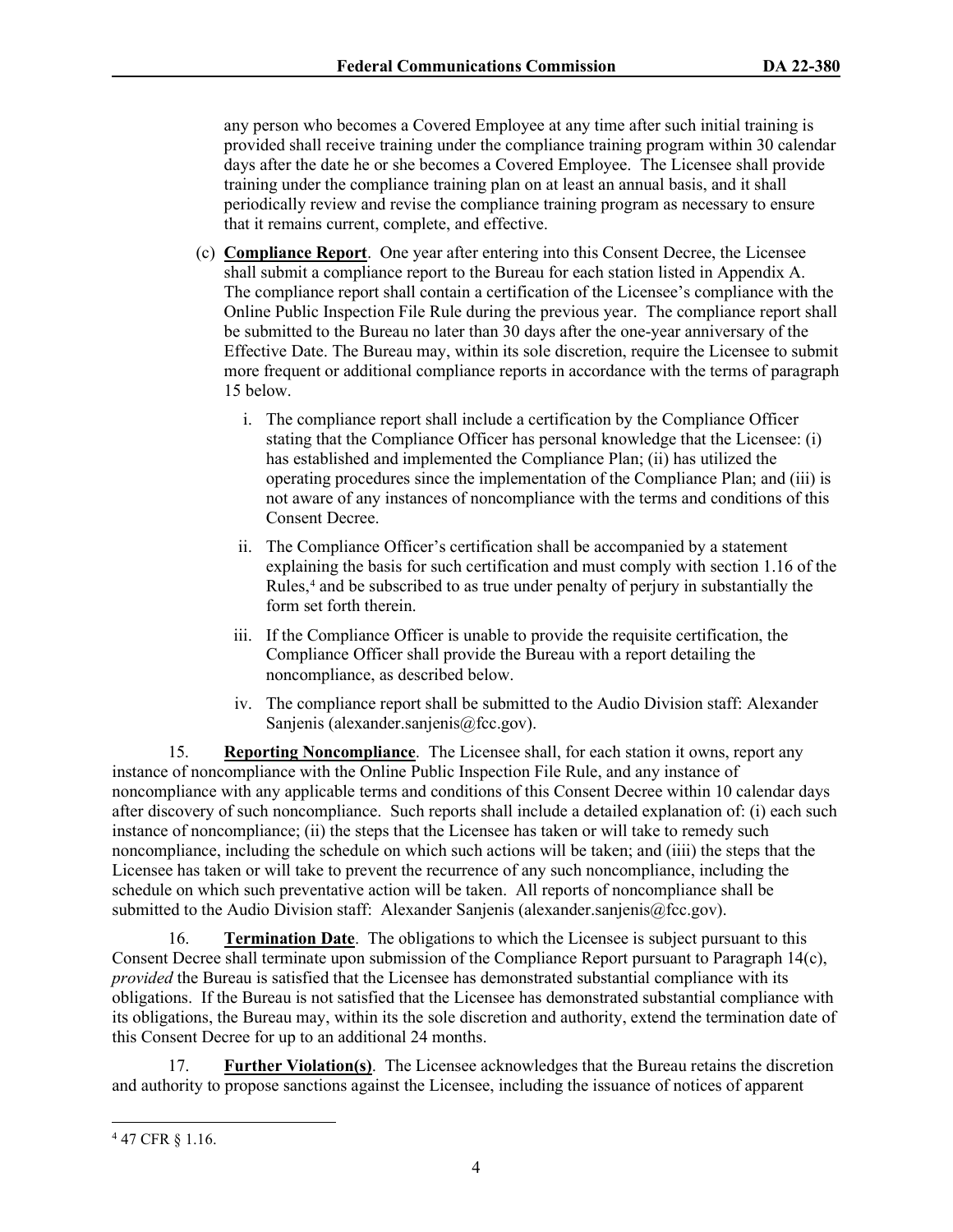liability for forfeitures, for any apparent willful and/or repeated violation by the Licensee of the Online Public Inspection File Rule that occurs during the term of this Consent Decree.

18. **Waivers**. As of the Effective Date, the Licensee waives any and all rights it may have to seek administrative or judicial reconsideration, review, appeal, or stay, or to otherwise challenge or contest the validity of this Consent Decree and the Adopting Order. The Licensee shall retain the right to challenge Commission interpretation of the Consent Decree or any terms contained herein. If either Party (or the United States on behalf of the Commission) brings a judicial action to enforce the terms of the Consent Decree or Adopting Order, neither the Licensee nor the Commission shall contest the validity of the Consent Decree or the Adopting Order, and the Licensee shall waive any statutory right to a trial *de novo*. The Licensee hereby agrees to waive any claims it may have under the Equal Access to Justice Act<sup>[5](#page-6-0)</sup> relating to the matters addressed in this Consent Decree.

19. **Severability**. The Parties agree that if any of the provisions of the Consent Decree shall be held unenforceable by any court of competent jurisdiction, such unenforceability shall not render unenforceable the entire Consent Decree, but rather the entire Consent Decree shall be construed as if not containing the particular unenforceable provision or provisions, and the rights and obligations of the Parties shall be construed and enforced accordingly.

20. **Invalidity**. In the event that this Consent Decree in its entirety is rendered invalid by any court of competent jurisdiction, it shall become null and void and may not be used in any manner in any legal proceeding.

21. **Subsequent Rule or Order**. The Parties agree that if any provision of this Consent Decree conflicts with any subsequent Rule or Order adopted by the Commission (except an order specifically intended to revise the terms of this Consent Decree to which the Licensee does not expressly consent) that provision will be superseded by such Rule or Order.

22. **Successors and Assigns**.The Licensee agrees that the provisions of this Consent Decree shall be binding on its successors, assigns, and transferees.

23. **Final Settlement**. The Parties agree and acknowledge that this Consent Decree shall constitute a final settlement between the Parties with respect to the Investigation.

24. **Modifications**. This Consent Decree cannot be modified without the advance written consent of both Parties.

25. **Paragraph Headings**. The headings of the paragraphs in this Consent Decree are inserted for convenience only and are not intended to affect the meaning or interpretation of this Consent Decree.

26. **Authorized Representative**. Each Party represents and warrants to the other that it has full power and authority to enter into this Consent Decree. Each person signing this Consent Decree on behalf of a Party hereby represents that he or she is fully authorized by the Party to execute this Consent Decree and to bind the Party to its terms and conditions.

<span id="page-6-0"></span><sup>5</sup> *See* 5 U.S.C. § 504; 47 CFR §§ 1.1501-1.1530.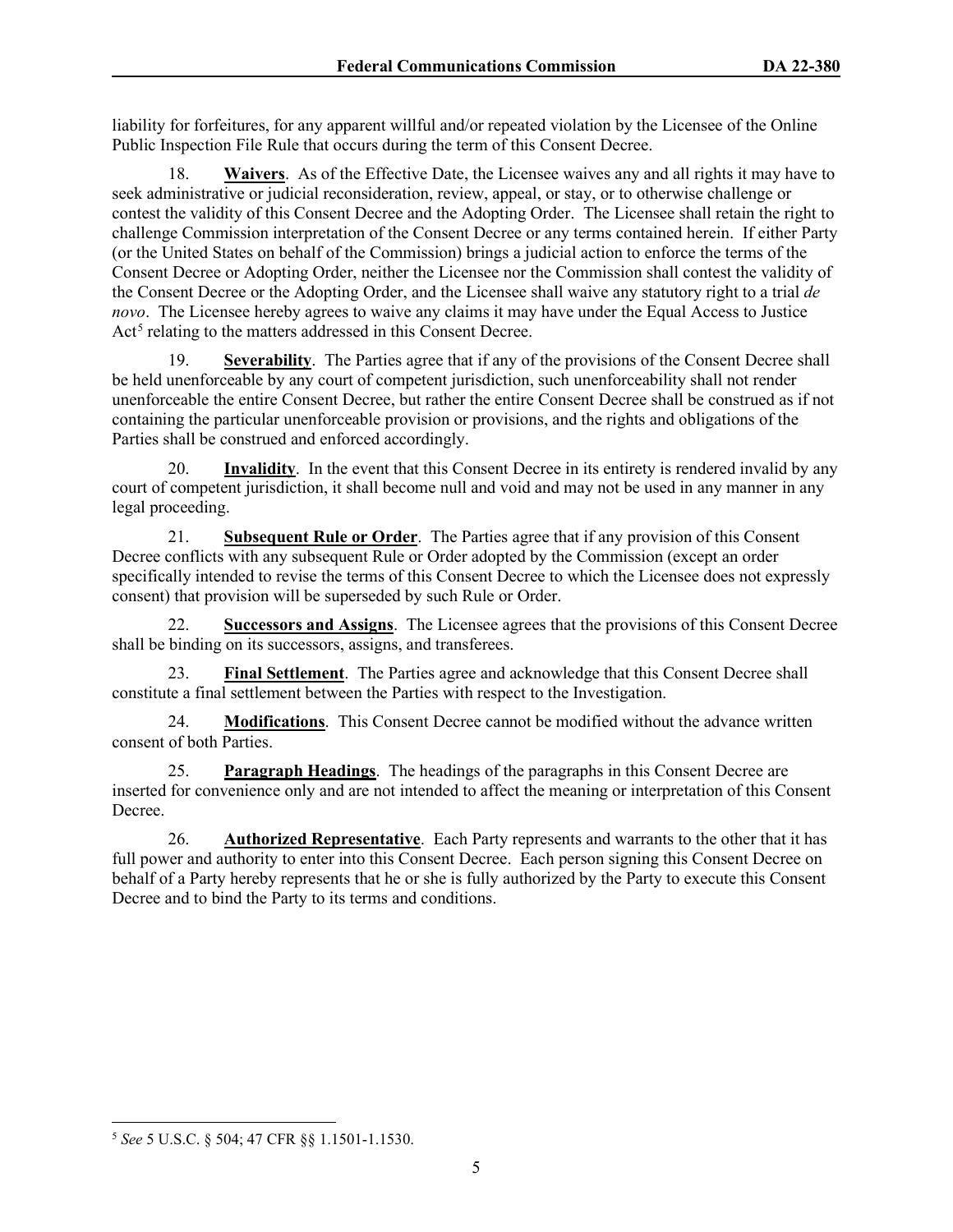27. **Counterparts**. This Consent Decree may be signed in counterpart (including electronically or by facsimile). Each counterpart, when executed and delivered, shall be an original, and all of the counterparts together shall constitute one and the same fully executed instrument.

Mrt Shuhhi

\_\_\_\_\_\_\_\_\_\_\_\_\_\_\_\_\_\_\_\_\_\_\_\_\_\_\_\_\_\_\_\_\_\_\_\_\_\_ Albert Shuldiner Chief, Audio Division

\_\_\_\_\_\_\_\_\_\_4/8/2022\_\_\_\_\_\_\_\_\_\_\_\_\_\_\_\_\_\_\_

Date

Ray C. Bursey B & H Broadcasting Systems, Inc.

\_\_\_\_\_\_\_\_\_\_\_\_\_\_\_\_\_\_\_\_\_\_\_\_\_\_\_\_\_\_\_\_\_\_\_\_\_

\_\_\_\_\_\_\_\_\_\_\_\_\_\_\_\_\_\_\_\_\_\_\_\_\_\_\_\_\_\_\_\_\_\_\_\_

Date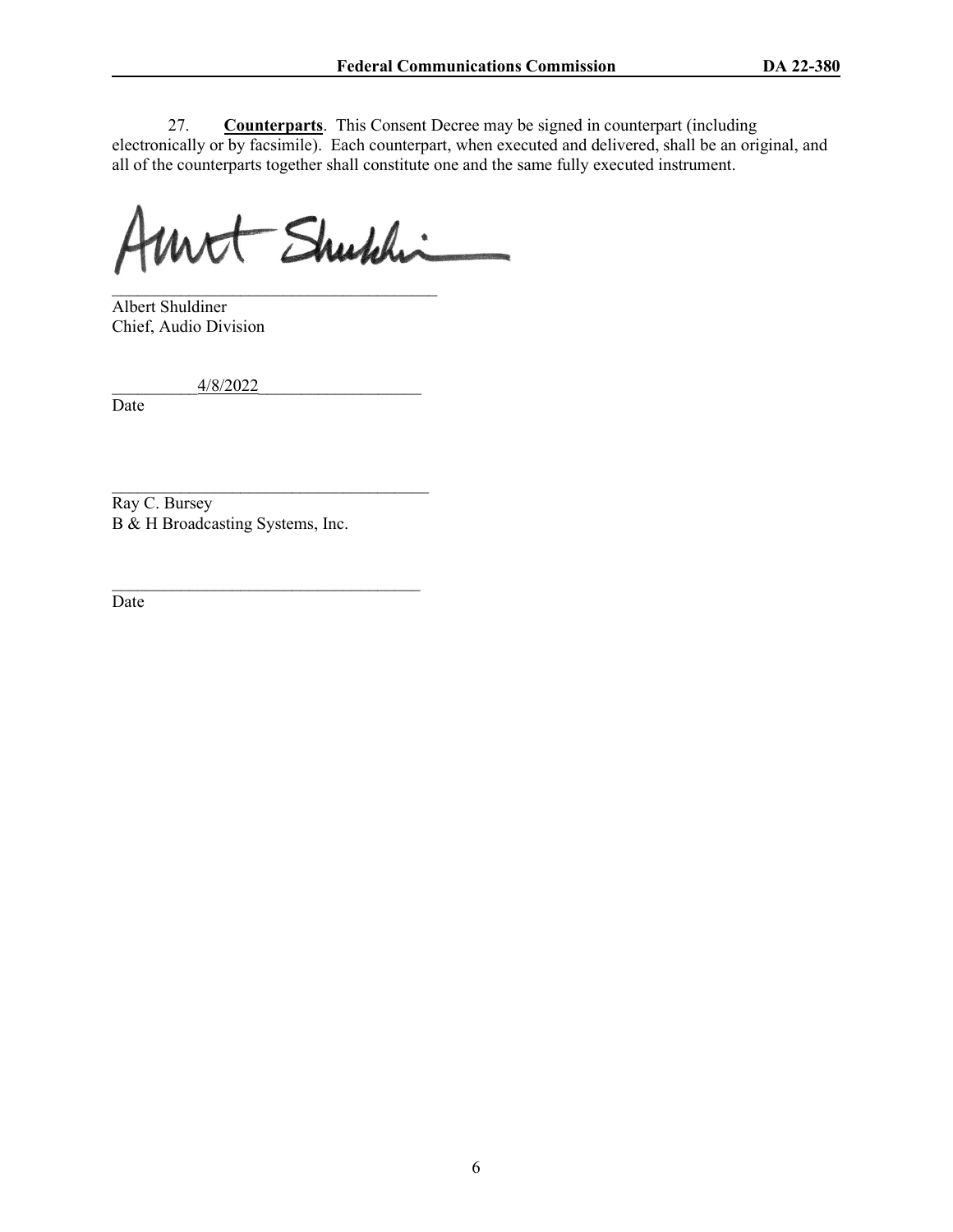# **Federal Communications Commission**

**Counterparts**. This Consent Decree may be signed in counterpart (including electronically or by facsimile). Each counterpart, when executed and delivered, shall be an original, and all of the counterparts together shall constitute one and the same fully executed instrument.

Albert Shuldiner Chief, Audio Division

Date

ay C. Bursey Ray C. Bursey

B & H Broadcasting Systems, Inc.

4/7/2022 Date